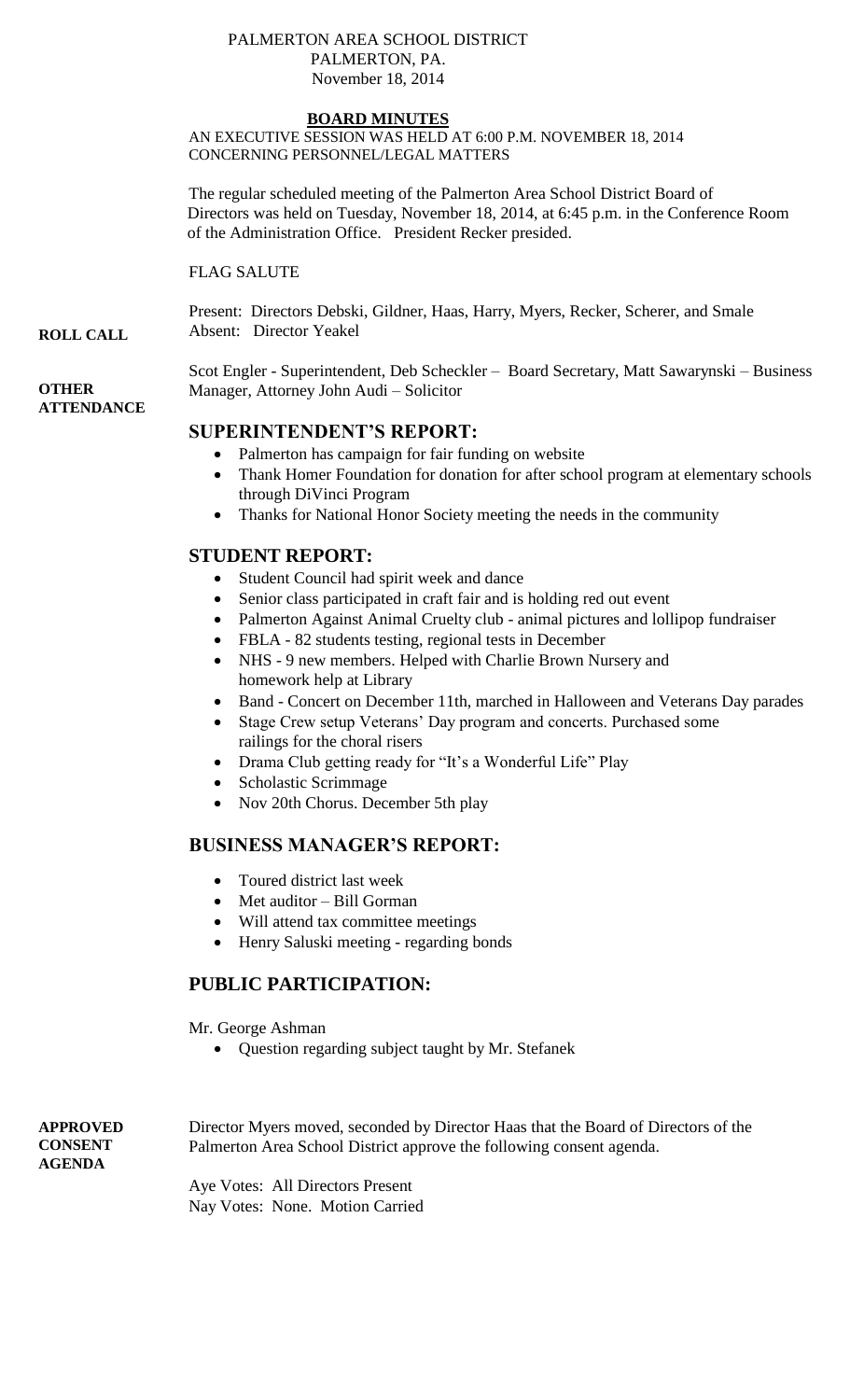# November 18, 2014 **Consent Agenda**

| <b>MINUTES</b>                            | Approve the minutes from the October 21, 2014 meeting (attachment on file)                                                                                                                                                                                                                                                                                                                                                                                                                                                                                                                                                                                                                                                                                                                                                                                                            |
|-------------------------------------------|---------------------------------------------------------------------------------------------------------------------------------------------------------------------------------------------------------------------------------------------------------------------------------------------------------------------------------------------------------------------------------------------------------------------------------------------------------------------------------------------------------------------------------------------------------------------------------------------------------------------------------------------------------------------------------------------------------------------------------------------------------------------------------------------------------------------------------------------------------------------------------------|
| <b>FINANCIAL</b><br><b>REPORTS</b>        | Approve the financial reports listed below: (attachments on file)<br><b>TREASURER'S REPORTS:</b><br>$\bullet$<br><b>ACCOUNTS PAYABLE:</b><br>$\bullet$<br><b>BUDGET TRANSFERS:</b><br>$\bullet$<br><b>GRANTS:</b><br>$\bullet$                                                                                                                                                                                                                                                                                                                                                                                                                                                                                                                                                                                                                                                        |
| <b>SUBSTITUTE</b><br><b>TEACHERS</b>      | Approve the following day-to-day substitute teachers:<br>Jill Ann Figner<br>$\bullet$<br>Megan Wagner<br>$\bullet$<br>Melissa Frederickson<br>Laura Coulson<br>$\bullet$<br>Approve Elizabeth Hilaire as a long term substitute at the rate of \$38,319 prorated Bachelors<br>Step1 through the end of the second marking period.<br>Approve Michelle Lawrence as a short term sub from December 2, 2014 through<br>January 30, 2015 at the rate of \$120/day.<br>Approve Bronwyn Green as a short term sub from December 2, 2014 through December 15,<br>2014 at the rate of \$120/day.<br>Approve Jessica Peifly as a short term sub anticipated from December 11, 2014 through<br>December 23, 2014 at the rate of pay of \$120/day.<br>Approve Alexis Lloyd as a short term substitute anticipated December 11, 2014 through<br>December 23, 2014 at the rate of pay of \$120.00. |
| <b>CURRICULAR</b><br><b>POSITION</b>      | Approve Rick Petersen as Jr High Wrestling Coach for the 2014-2015 school year.                                                                                                                                                                                                                                                                                                                                                                                                                                                                                                                                                                                                                                                                                                                                                                                                       |
| <b>CCTC REP</b>                           | Appoint Matthew Sawarynski as the new Carbon County Tax Collection Commission<br>Representative for Palmerton Area School District.                                                                                                                                                                                                                                                                                                                                                                                                                                                                                                                                                                                                                                                                                                                                                   |
| <b>SUBSTITUTE</b><br><b>REMOVAL</b>       | Remove Judith Hall from the substitute list as per her request.                                                                                                                                                                                                                                                                                                                                                                                                                                                                                                                                                                                                                                                                                                                                                                                                                       |
| <b>CONFERENCE</b>                         | Approve Dan Heaney to attend the SAS Institute Conference December 7, 2014 through<br>December 9, 2014 at Hershey at the cost to the District of \$407.08                                                                                                                                                                                                                                                                                                                                                                                                                                                                                                                                                                                                                                                                                                                             |
| <b>AFTERSCHOOL</b><br><b>PROGRAM</b>      | Approve the following for the After School Program, December 2, 2014 through March 30,<br>2015 for approximately 3 hours a week at \$29/hour.                                                                                                                                                                                                                                                                                                                                                                                                                                                                                                                                                                                                                                                                                                                                         |
|                                           | Tricia Wampole<br>Lynn Sutton<br>$\bullet$<br>$\bullet$<br>Pam Andrews<br>Kathryn McKeon<br>$\bullet$<br>$\bullet$<br><b>Stacey Olewine</b><br><b>Kaitlyn Andrews</b><br>$\bullet$<br>$\bullet$<br>Marcy Zelinsky<br>Sue Deam<br>$\bullet$<br>$\bullet$<br>Kelly Ruddick<br>William Zeky (Sub)<br>$\bullet$<br>$\bullet$                                                                                                                                                                                                                                                                                                                                                                                                                                                                                                                                                              |
| <b>TUITION RE-</b><br><b>IMBURSEMENTS</b> | Approve tuition reimbursements (attachments on file)                                                                                                                                                                                                                                                                                                                                                                                                                                                                                                                                                                                                                                                                                                                                                                                                                                  |
| <b>DONATIONS</b>                          | Approve the donation of The Tree Cat by Jackie McFadden to the SS Palmer Elementary<br>Library, donated by her cousin Nancy Rausch                                                                                                                                                                                                                                                                                                                                                                                                                                                                                                                                                                                                                                                                                                                                                    |
|                                           | Accept the donation of \$100.00 from the Towamensing P.T.O., Inc. to the PHS National                                                                                                                                                                                                                                                                                                                                                                                                                                                                                                                                                                                                                                                                                                                                                                                                 |

Honor Society Activity Club for babysitting services for meetings.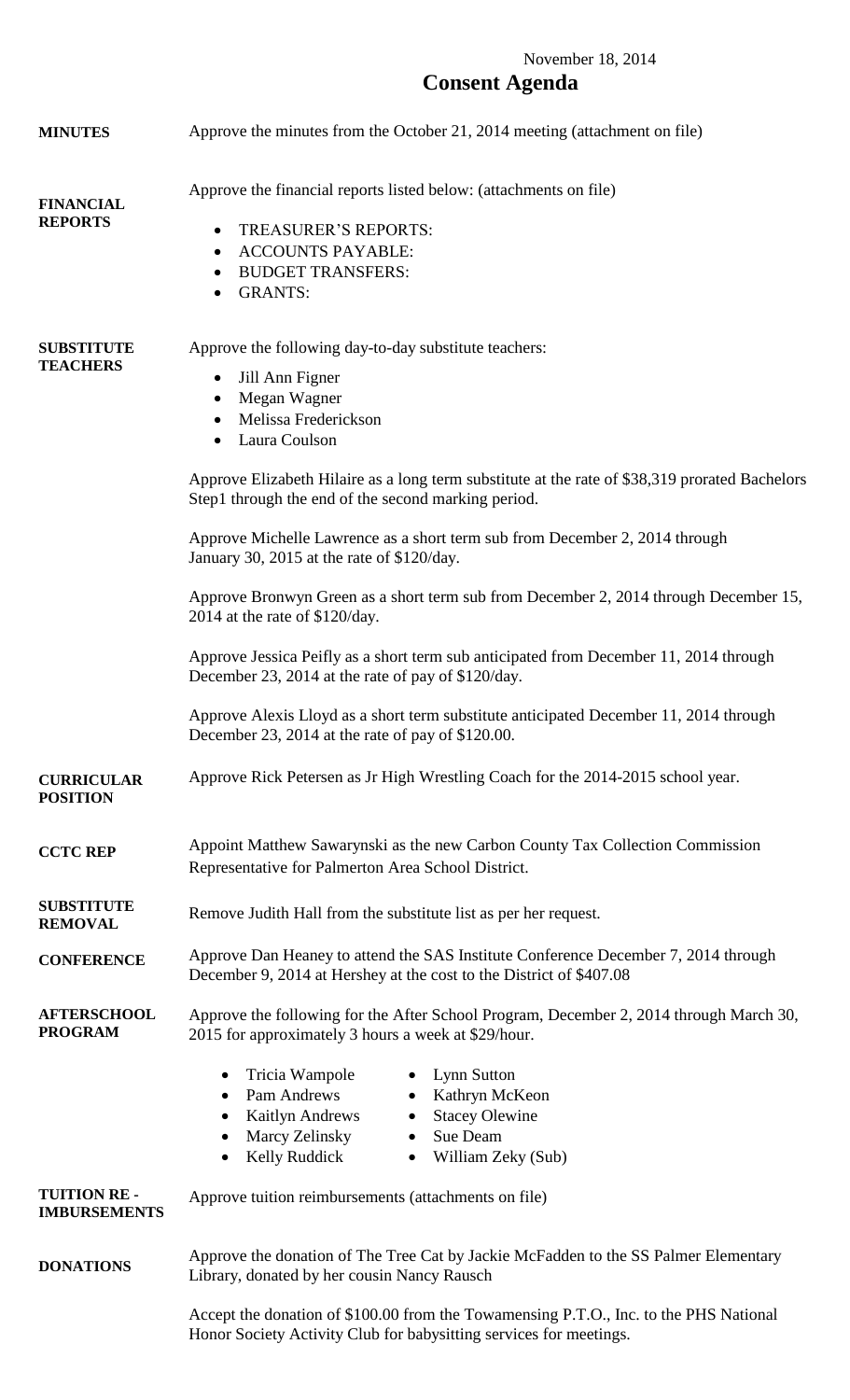Accept the donation of books from the 2014/2015 S.S. Palmer/Parkside PTO to the Parkside Education Center Library. (attachment on file)

Accept the donation of funds from the SS Palmer PTO to the SS Palmer Yearbook Activity Club in the amount of \$945.00 to purchase yearbooks for the  $6<sup>th</sup>$  grade class effective 10/30/14.

**BUS TRIP CONTRACT** Approve the Perkiomen Tours & Travel Bus Transportation Service Contract for the JH National Honor Society field trip to Oriole Park & Camden Yards on May 13, 2015.

### **End of Consent Agenda**

**FUND BALANCE DESIGNATIONS APPROVED** Director Debski moved, seconded by Director Smale that the Board of Directors of the Palmerton Area School District approve the following designations in accordance with fund balance policy #620 as of July 1, 2014:

- Committed Fund Balance \$4,581,116 (purposes: future Transportation/Educational costs, special education increases, retirement increases, PPACA mandates, compensated absences, charter school enrollment increases, Career & Technical enrollment increases)
- Assigned Fund Balance \$671,389 (Balance 14-15 budget and tax appeals)

Aye Votes: All Directors Present Nay Votes: None. Motion Carried

**TRANSFER FUNDS APPROVED** Director Scherer moved, seconded by Director Myers that the Board of Directors of the Palmerton Area School District approve the transfer from the General Fund (10) of \$3,000,000 to the Capital Reserve Fund (32) per Municipal Code, Section 1431

> Aye Votes: All Directors Present Nay Votes: None. Motion Carried

**HVAC FEASIBILITY STUDY APPROVED** Director Haas moved, seconded by Director Myers that the Board of Directors of the Palmerton Area School District approve the HVAC feasibility study by Barry Isett & Associates for the fee of \$7,400.00.

> Aye Votes: All Directors Present Nay Votes: None. Motion Carried

**DISMISSAL CHARGES APPROVED** Director Myers moved, seconded by Director Smale that the Board of Directors of the Palmerton Area School District approve the notice of dismissal charges for Michael Stefanek.

> Aye Votes: All Directors Present Nay Votes: None. Motion Carried

**EXTRA-CURRICULAR APPROVED** Director Smale moved, seconded by Director Haas that the Board of Directors of the Palmerton Area School District approve Adrianne Allen as Volunteer Swimming Coach for the 2014-2015 school year.

> Aye Votes: All Directors Present Nay Votes: None. Motion Carried